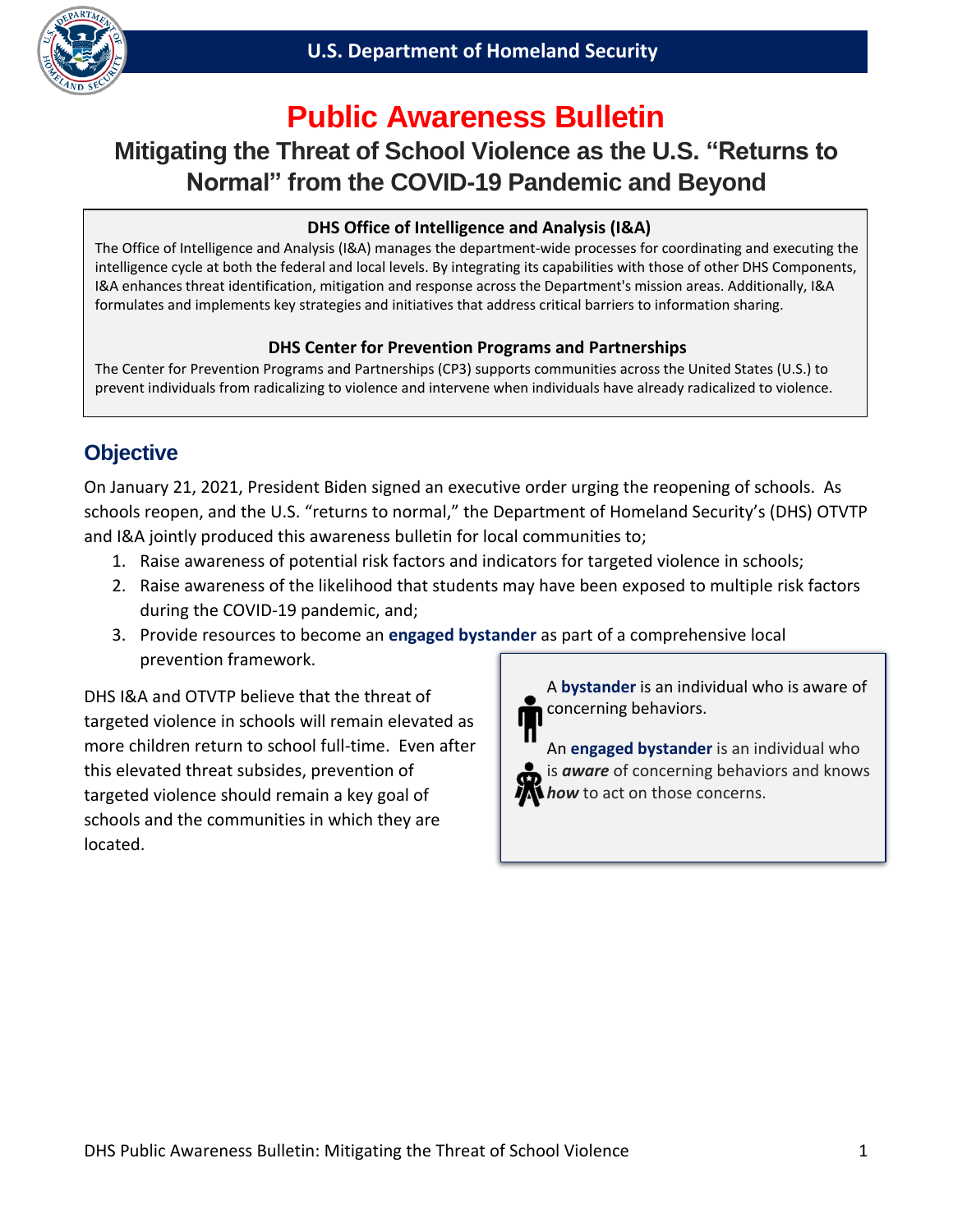

## **Part I: Potential Risk Factors and Indicators for Targeted Violence in Schools**

 violence. In most incidents, an individual who has carried out OTVTP works with local communities to create local prevention frameworks that prevent individuals from *radicalizing to violence* and intervene with individuals who already have  $-$  or are in the process of  $-$  radicalizing to an act of terrorism or targeted violence had identifiable potential *risk factors* prior to radicalization to violence and observable *indicators* once they radicalized to violence.

**Radicalizing to violence** is the process wherein an individual comes to believe that the threat or use of unlawful violence is necessary – or even justified – to accomplish a goal. That goal could be ideological or personal.



A **risk factor** is a characteristic that may increase an individual's susceptibility to radicalization to violence. Having one (or more) risk factors does not mean an individual will radicalize to violence. Risk factors are not predictive.

An **indicator** is a behavior that suggests an individual has already radicalized to violence.

 That work has found: For targeted violence in schools, the U.S. Secret Service (USSS) National Threat Assessment Center (NTAC) has conducted multiple studies on individuals who successfully carried out an attack on schools.

- **91%** of school attackers had observable psychological (depression, suicidal ideation, anger, psychotic symptoms, etc.), behavioral (defiance, poor impulse control, violation of social norms, etc.), or neurological (developmental delays, cognitive deficits, etc.) symptoms.
	- $\circ$  41% of school attackers were motivated, at least in part, by a desire to commit suicide.
- **94%** of school attackers had at least one identifiable "home life factor" which include:
	- o parental divorce/separation (**71%**), o family discord (including domestic
	- o family financial difficulty (**69%**), violence/abuse) (**40%**),
	- o parent/sibling arrested/incarcerated o family mental health issues (**23%**),
- - (**54%**), o abuse/neglect of attacker (**23%**), or
		-
	- o parent/sibling substance abuse (**46%**), o non-parental custodial care (**11%**).
		-
- **83%** of school attackers threatened others, including the target, and/or communicated their intent to conduct an attack.
- **83%** of school attackers were retaliating for a grievance.
- **80%** of school attackers were bullied by their classmates. Some of the attackers actively sought help to address bullying but received an ineffective response or no response at all.
- **74%** of school attackers showed signs of frequent, intense anger and/or communicated that they were becoming increasingly prone to anger.
- **63%** of school attackers showed signs of severe depression, sadness, or isolation or openly talked about experiencing these emotions.
- **51%** of school attackers had engaged in observable planning behaviors prior to the attack.<sup>1</sup>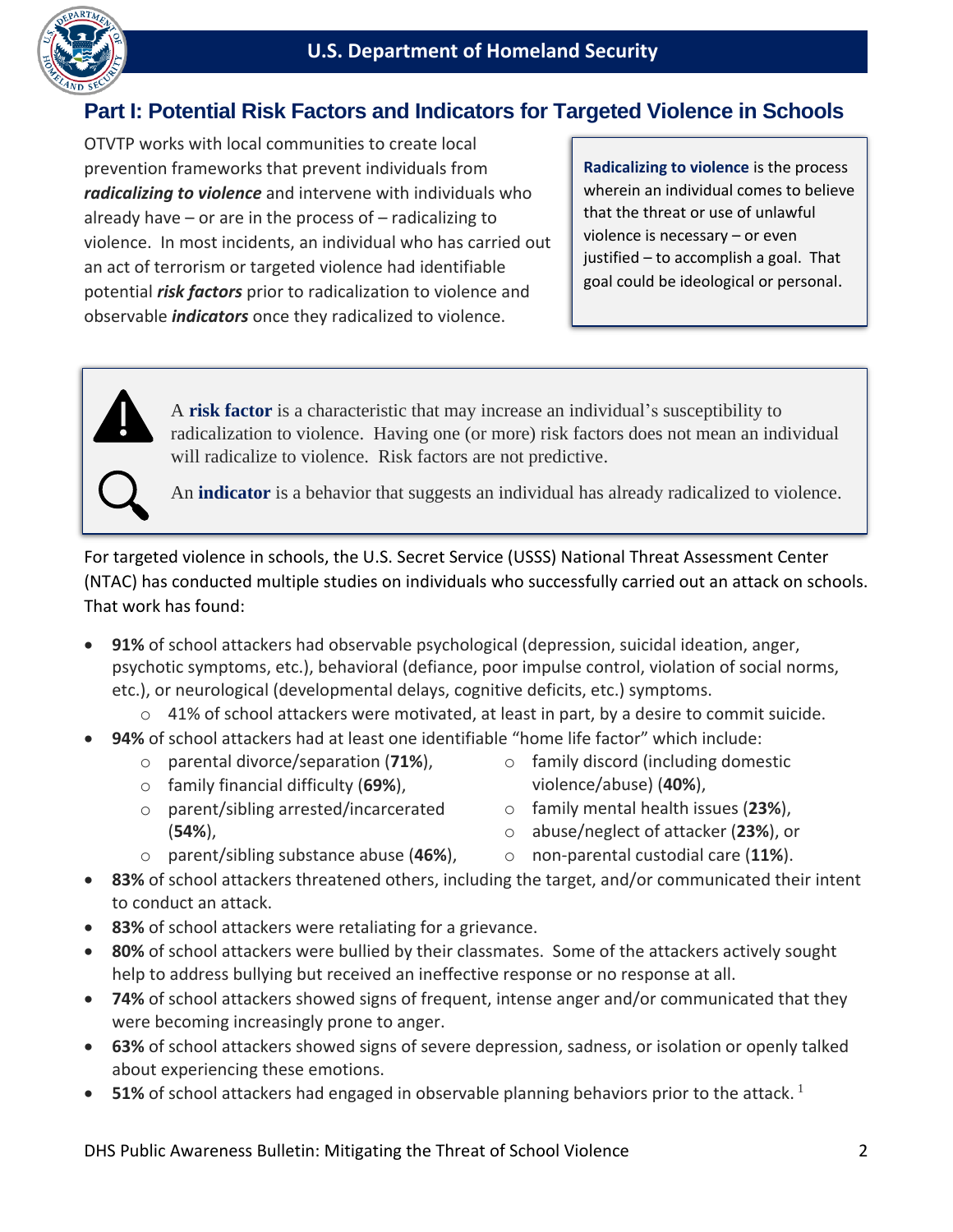

The USSS NTAC also reported that 94% of school attackers had experienced a risk factor within six months of their attack. Of those who experienced a risk factor, NTAC found that:

- **100%** experienced at least one social risk factor (e.g., bullying or problems with a romantic partner),
- **91%** experienced family-related risk factors (e.g., abuse, neglect, or financial problems), and
- **89%** experienced either academic failure or disciplinary actions (e.g., failing grades or suspension from school). $<sup>2</sup>$ </sup>

The above characteristics and behaviors found by USSS NTAC have been organized by DHS I&A and OTVTP into potential risk factors and indicators:

## **Potential Risk Factors:**

The potential risk factors are not predictive; however, a community that is aware of the risk factors is an empowered community and is able to proactively engage in prevention programs.

- o Suicidal ideation
- o Depression
- o Intense anger
- o Mental illness
- o Social isolation
- o Family financial difficulties
- o Family-based substance abuse
- o Family-based arrest/incarceration
- o Family-based discord
- o Family-based mental health problems
- o Abuse/Neglect
- o Parental absence
- o Academic poor performance
- o Previous disciplinary actions
- o Holding a grievance

#### **Indicators:**

If a student has demonstrated any of these indicators, a community's threat assessment and management team or law enforcement should be contacted immediately.

- o Threatening a target
- o Expressed intent (verbalization) to carry out an attack including threats on social media
- o Planning an attack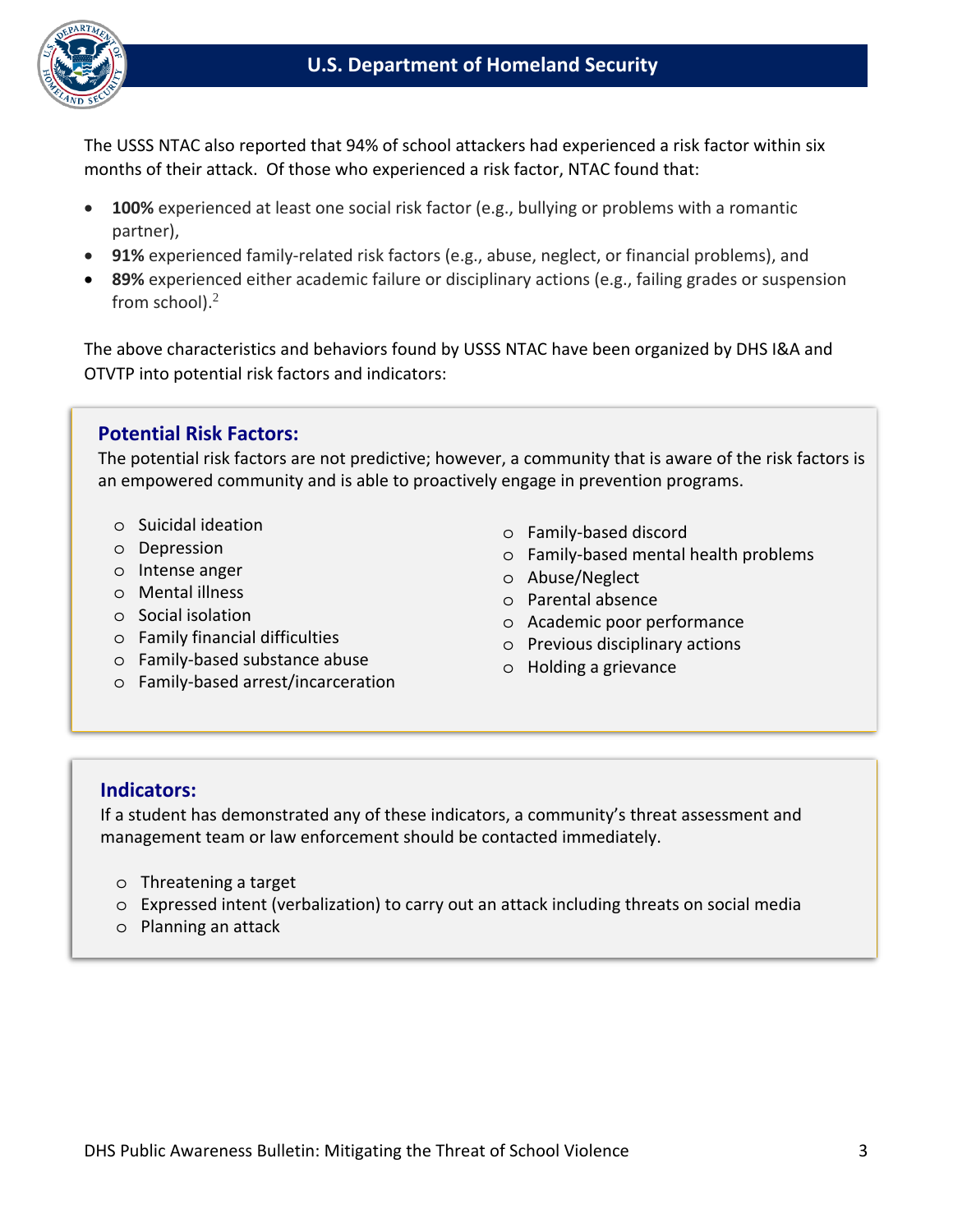

## **PART II: COVID-19 and Increased Exposure to Potential Risk Factors**

19 – social isolation.<sup>3</sup> Subsequently, a nationally representative survey of 3,300 youth (aged 13-19) To mitigate the spread of COVID-19, many schools across the U.S. adjusted to operate in either partially online ("hybrid") or entirely online environments. This led to an immediate impact of COVIDfound that students have been experiencing multiple negative impacts including:

- **78%** of respondents are spending four hours or less each day in class or working on assignments.
- **30%** of respondents reported feeling unhappy or depressed with nearly as many reporting they worry about having basic needs (food, medicine, and safety) met.
- **29%** of respondents do not feel connected to school adults with nearly as many reporting they do not feel connected to their classmates or their community.
- In addition, respondents reported losing sleep, feeling under constant strain, or experiencing a loss of confidence.
- Some respondents also reported poorer overall health.<sup>4</sup>

In addition, many families of students experienced (or are continuing to experience) financial hardships during the pandemic including job or wage loss. In fact, in a recent survey, 51% of non-retired adults reported that the COVID-19 pandemic will make achieving their financial goals harder. $5$ 

There has also been anecdotal evidence that suggests students have experienced an increase in cyberbullying. Students who had experienced bullying before the pandemic are also more likely to experience pandemic stress.<sup>6</sup>

## **Having one or more potential risk factors does not mean a student will engage in targeted violence or terrorism. Potential risk factors are not predictive.**

Prior to schools closing, millions of students relied on the mental health resources provided by schools, including access to mental health professionals. These resources were either severely restricted or terminated altogether as schools moved to online-only instruction. The reduced access to services coupled with the exposure to additional risk factors suggests schools – and the communities in which they are located – will need to increase support services to help students adjust to in-person learning as they cope with the potential trauma associated with the pandemic response.

## **Part III: Resources**

behaviors was not reported (to a parent, a school official, or to law enforcement).<sup>7</sup> The USSS NTAC reported that 100% of all school attackers exhibited concerning behaviors prior to their attack with 94% of these behaviors exhibited at school. In 66% of these cases, one or more concerning

 who is *aware* of concerning behaviors and knows *how* to act on those concerns. DHS Public Awareness Bulletin: Mitigating the Threat of School Violence 4 The school community (students, staff, parents, and other members of the broader community) are all potential bystanders. In order to be engaged, members of the school community need to know how to find help for an individual who may be radicalizing to violence. An engaged bystander is an individual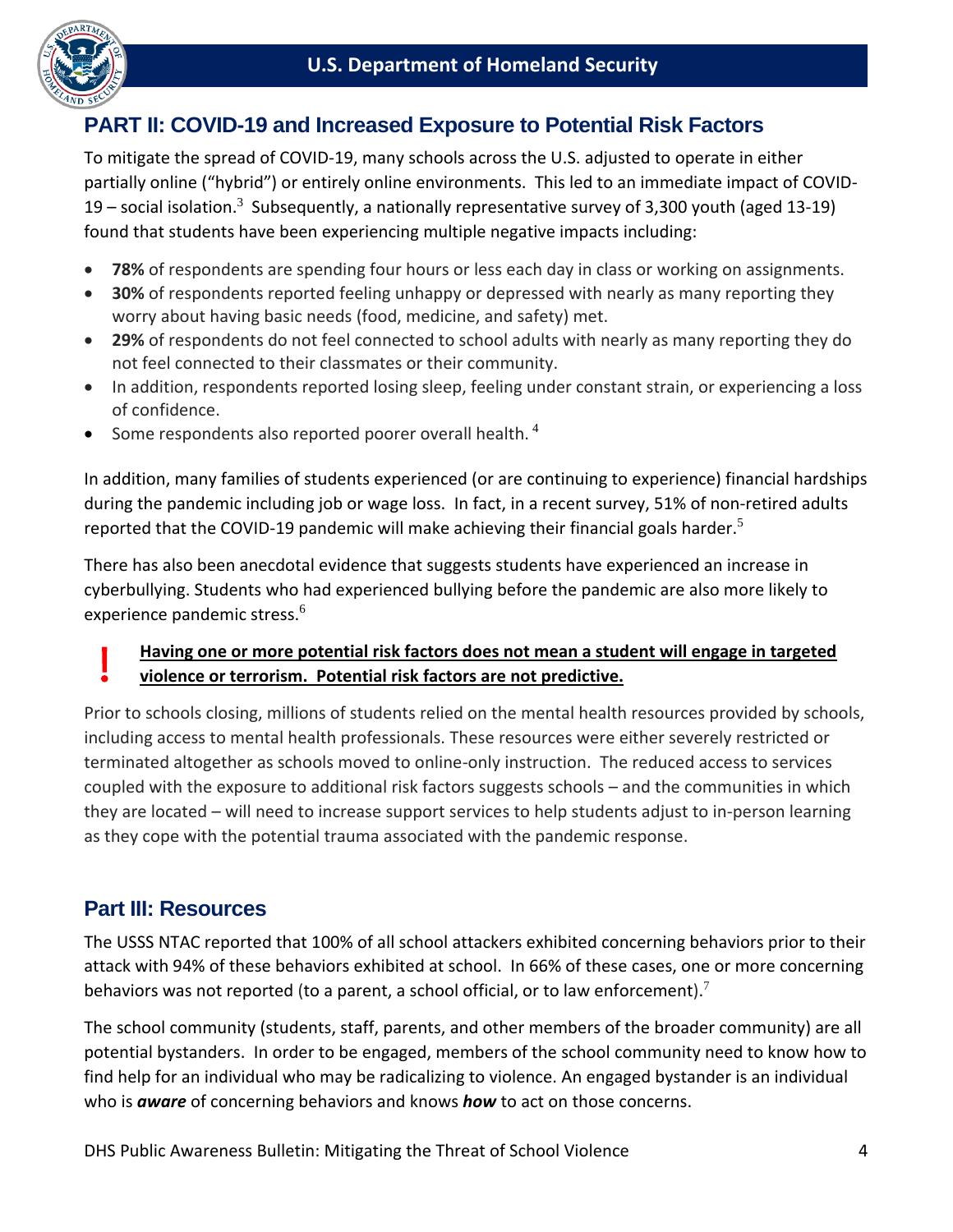

| <b>Topic</b>                                                                | <b>Resources</b>                                                                                                                                                                                                                                                                                                                                                                                                                                                                                                                                                                                   |
|-----------------------------------------------------------------------------|----------------------------------------------------------------------------------------------------------------------------------------------------------------------------------------------------------------------------------------------------------------------------------------------------------------------------------------------------------------------------------------------------------------------------------------------------------------------------------------------------------------------------------------------------------------------------------------------------|
| <b>Threat</b><br><b>Assessment and</b><br><b>Management</b><br><b>Teams</b> | <b>U.S. Secret Service</b><br>The USSS has identified the creation and deployment of threat assessment and<br>management teams as a best practice in school violence prevention. The USSS<br>notes that:                                                                                                                                                                                                                                                                                                                                                                                           |
|                                                                             | the goal of threat assessment is to identify students of concern, assess their<br>risk for engaging in violence or other harmful activities, and deliver intervention<br>strategies to manage that risk Many of these behaviors [of concern] may not<br>involve physical violence or criminal acts, but still require an assessment and<br>appropriate intervention. The threshold for intervention should be low so that<br>schools can identify students in distress before their behavior escalates to the<br>level of eliciting concerns about safety [emphasis in the original]. <sup>8</sup> |
|                                                                             | If your school has a threat assessment and management team (or access to one),<br>ensure that that is widely known and that ways to refer an individual are widely<br>advertised.                                                                                                                                                                                                                                                                                                                                                                                                                  |
|                                                                             | If your school does not have, or have access to, a threat assessment and<br>management team), consider approaching your local town/city governance<br>and law enforcement partners to create one. See "Enhancing School Safety<br>Using a Threat Assessment Model: An Operational Guide for Preventing<br>Targeted School Violence." Accessible via                                                                                                                                                                                                                                                |
|                                                                             | https://www.secretservice.gov/protection/ntac<br>For a brief overview of these types of teams and further resources, see<br>"Threat Assessment and Management Teams"<br>https://www.dhs.gov/publication/threat-assessment-and-management-                                                                                                                                                                                                                                                                                                                                                          |
|                                                                             | teams?topic=preventing-terrorism                                                                                                                                                                                                                                                                                                                                                                                                                                                                                                                                                                   |
|                                                                             | <b>National Threat Evaluation and Reporting (NTER)</b><br>NTER offers a Behavioral Threat Assessment Train-the-Trainer Program. This<br>Master Trainer Program (MTP) certifies federal, state, local, tribal, and territorial<br>homeland security partners in behavioral threat assessment. THE MTP teaches<br>candidates to identify and assess risk and warning signs, and manage potential<br>threats of future, targeted violence, regardless of motive. For more information<br>email NTER.MTP@hq.dhs.gov                                                                                    |
| <b>School Safety</b>                                                        | SchoolSafety.gov was created by the federal government to provide schools and<br>districts with actionable recommendations to create a safe and supportive learning<br>environment where students can thrive and grow. This resource can be accessed<br>through https://www.schoolsafety.gov/. This site has multiple resources for schools<br>on a range of topics including:                                                                                                                                                                                                                     |
|                                                                             | Bullying and cyberbullying<br>Threat assessment and reporting                                                                                                                                                                                                                                                                                                                                                                                                                                                                                                                                      |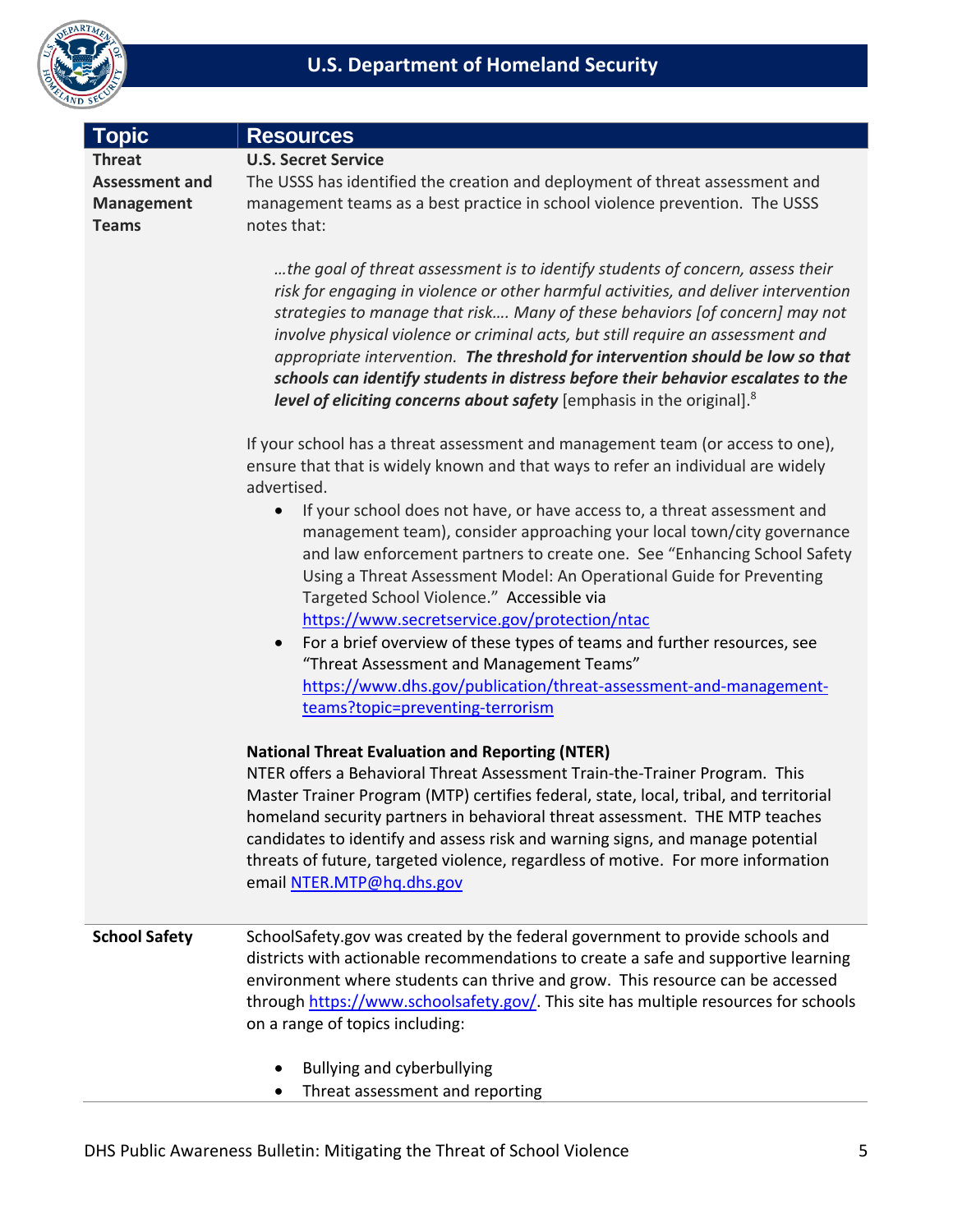

- Mental health
- COVID-19

| <b>Suicide</b><br><b>Prevention</b>         | Youth.gov - an entity created by the Interagency Working Group on Youth Program<br>(IWGYP) - is composed of representatives from 21 federal agencies that support<br>programs and services focusing on youth. The IWGYP promotes the goal of positive,<br>healthy outcomes for youth. Youth.gov hosts a variety of resources for preventing<br>suicide among youth and serves as a single stop for school communities. These<br>resources can be accessed through https://youth.gov/youth-topics/youth-suicide-<br>prevention/preventing-youth-suicide. Examples of resources include:<br>The National Suicide Prevention Hotline, a 24-hour, toll free hotline<br>$\bullet$<br>1-800-273-TALK (English) or 1-888-628-9454 (Spanish)<br>The hotline also provides informational material and is available in<br>٠<br>approximately 150 languages<br>A U.S. Substance Abuse and Mental Health Services Administration<br>$\bullet$<br>(SAMHSA) toolkit for high school students<br>Resources for parents |
|---------------------------------------------|---------------------------------------------------------------------------------------------------------------------------------------------------------------------------------------------------------------------------------------------------------------------------------------------------------------------------------------------------------------------------------------------------------------------------------------------------------------------------------------------------------------------------------------------------------------------------------------------------------------------------------------------------------------------------------------------------------------------------------------------------------------------------------------------------------------------------------------------------------------------------------------------------------------------------------------------------------------------------------------------------------|
| <b>Anti-Bullying</b>                        | The U.S. Department of Health and Human Services (HHS) created an anti-bullying<br>website (StopBullying.gov) that hosts a variety of tools and resources. These<br>resources can be accessed through https://www.stopbullying.gov/. Examples of<br>resources include:<br>What bullying is and what the warning signs are<br>$\bullet$<br>The differences between "bullying" and "cyberbullying"<br>$\bullet$<br>How to get help if someone is being bullied<br>$\bullet$<br>(https://www.stopbullying.gov/resources/get-help-now)<br><b>Bullying Prevention and Remote Learning</b><br>$\bullet$<br>(https://www.stopbullying.gov/blog/2020/09/24/bullying-prevention-and-<br>remote-learning)                                                                                                                                                                                                                                                                                                         |
| <b>Responding to</b><br><b>Child Trauma</b> | A traumatic event is an event that is frightening, dangerous, or violent. COVID-19 is<br>a traumatic event. Traumatic events can elicit strong emotional and physical<br>responses that linger long after the event has ended. Many students have<br>experienced trauma during COVID-19, including the loss of loved ones. The<br>National Child Traumatic Stress Network (NCTSN) (https://www.nctsn.org/) was<br>created by Congress in 2000 as part of the Children's Health Act to raise the<br>standard of care and increase access to services for children and families who have<br>witnessed or experienced trauma. The NCTSN has specific resources for coping<br>with COVID-19: https://www.nctsn.org/what-is-child-trauma/trauma-<br>types/disasters/pandemic-resources                                                                                                                                                                                                                       |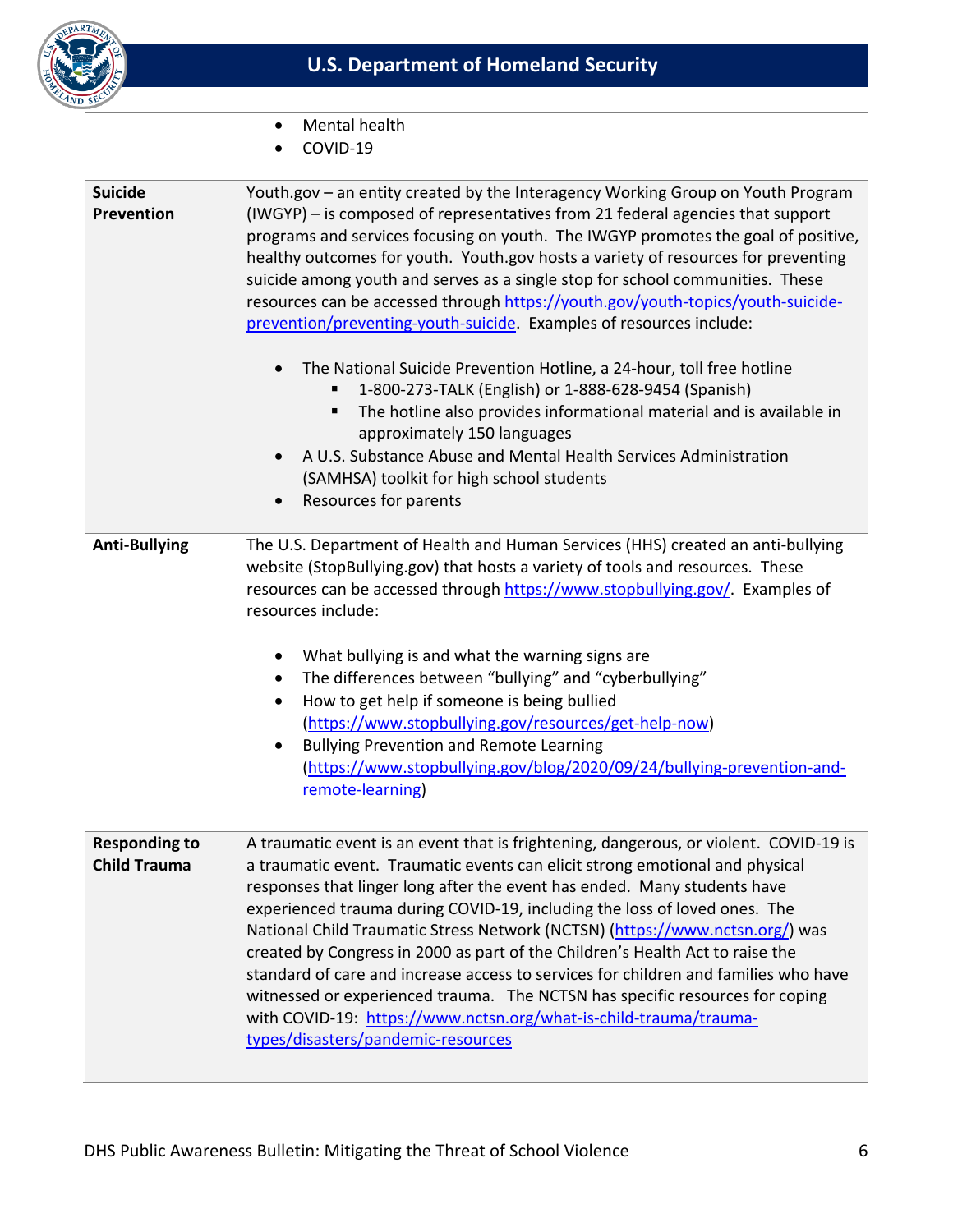

#### **Mental Health The Substance Abuse and Mental Health Administration (SAMHSA)**

 for individuals who are abusing substances or having a mental health crisis. These SAMHSA provides multiple resources to help communities find appropriate services resources include:

- Guidance to states and school systems on addressing mental health and substance abuse [https://store.samhsa.gov/product/guidance-states-and](https://store.samhsa.gov/product/guidance-states-and-school-systems-addressing-mental-health-and-substance-use-issues)[school-systems-addressing-mental-health-and-substance-use-issues](https://store.samhsa.gov/product/guidance-states-and-school-systems-addressing-mental-health-and-substance-use-issues)
- School and campus health https://www.samhsa.gov/school-campus-health
- How to find a mental health provider [https://www.samhsa.gov/find](https://www.samhsa.gov/find-treatment)[treatment](https://www.samhsa.gov/find-treatment)

#### **The Centers for Disease Control and Prevention (CDC)**

 The CDC has a comprehensive page focused on COVID-19 and youth. This resource provides parents with activity books, conversation starters, and printable materials to help increase engagement and connectivity during the pandemic. [https://www.cdc.gov/coronavirus/2019-ncov/daily-life-coping/parental-resource](https://www.cdc.gov/coronavirus/2019-ncov/daily-life-coping/parental-resource-kit/index.html)[kit/index.html](https://www.cdc.gov/coronavirus/2019-ncov/daily-life-coping/parental-resource-kit/index.html) 

#### **[MentalHealth.gov](https://MentalHealth.gov)**

[https://www.mentalhealth.gov/talk/educators.](https://www.mentalhealth.gov/talk/educators) Topics for educators include: The U.S. government runs [MentalHealth.gov](https://MentalHealth.gov) – a website that compiles information on a variety of mental health topics from the CDC, the National Institutes for Health (NIH), the National Institute of Mental Health (NIMH), and SAMHSA, et. al. This site has a specific page for educators that can be accessed via

- Warning signs of mental health problems
- What behavioral signs should signal an intervention
- How to access crisis support and other mental health services
- How educators can help prevent a mental health crisis

| <b>Suspicious</b>         | The Nationwide Suspicious Activity Reporting (SAR) Initiative (NSI)                      |
|---------------------------|------------------------------------------------------------------------------------------|
| <b>Activity Reporting</b> | The NSI, a joint collaborative effort by the DHS, the Federal Bureau of Investigation,   |
|                           | and state, local, tribal, and territorial law enforcement partners, is a standardized    |
|                           | process for identifying and reporting suspicious activity in jurisdictions across the US |
|                           | and additionally serves as the unified focal point for sharing SAR information. Visit    |
|                           | the NSI website at https://www.dhs.gov/nsi for additional resources, as well as          |
|                           | online SAR training available for law enforcement and hometown security partners         |
|                           | to help prevent terrorism and other criminal activity.                                   |